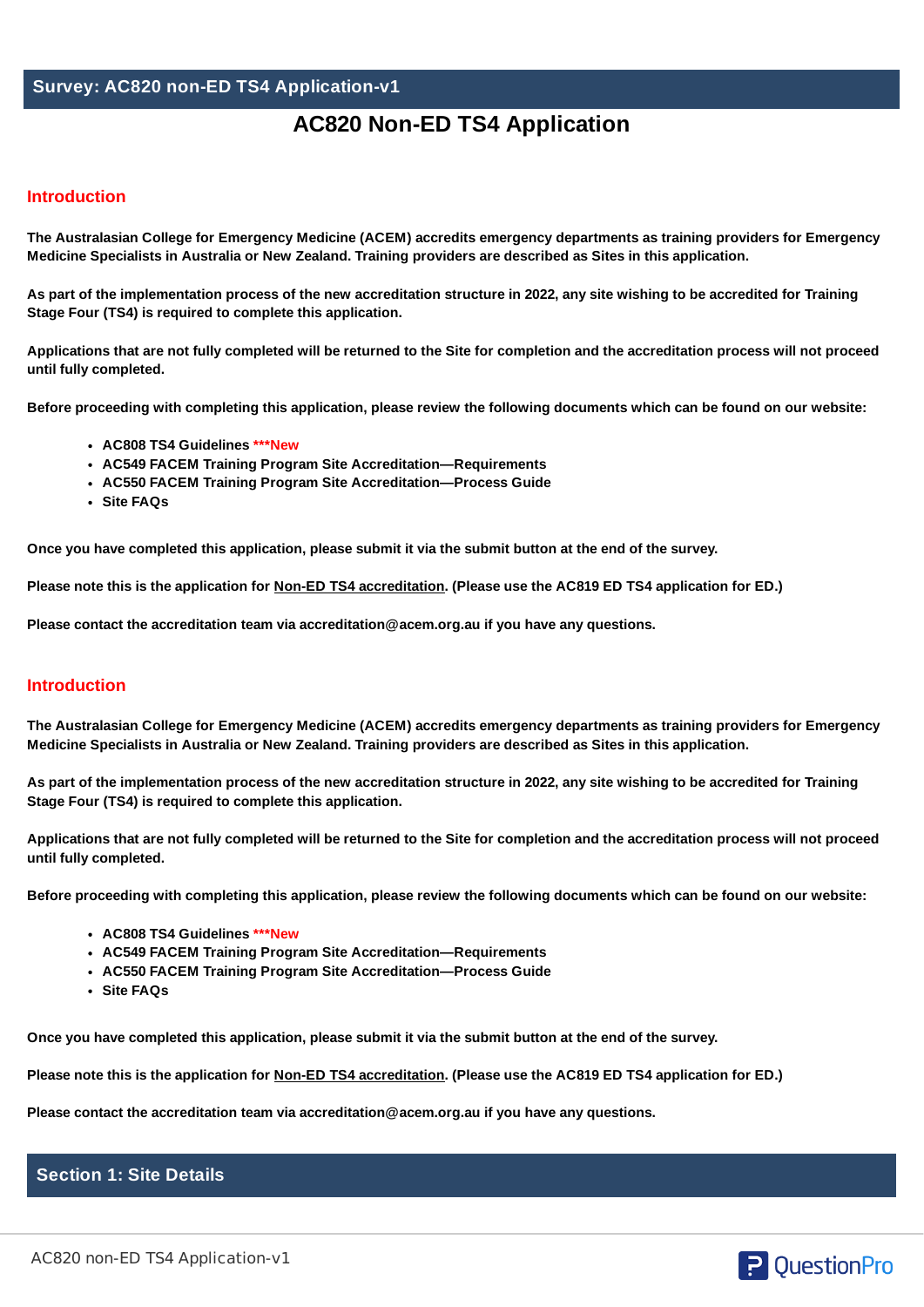**\* Title of Special Skills Placement or Placement accredited by other Colleges:**

| <b>Hospital/Service contact information</b>                                                                                                                       |        |
|-------------------------------------------------------------------------------------------------------------------------------------------------------------------|--------|
| Hospital/Service Name:                                                                                                                                            |        |
| Street Address:                                                                                                                                                   |        |
| Phone:                                                                                                                                                            |        |
| Name of person filling in this application :                                                                                                                      |        |
| Position (eg supervisor, DEMT) :                                                                                                                                  |        |
| Email:                                                                                                                                                            |        |
|                                                                                                                                                                   |        |
|                                                                                                                                                                   | Yes    |
| Has this site ever had accreditation withdrawn from a Medical College                                                                                             | $\Box$ |
|                                                                                                                                                                   |        |
| Contact information - Hospital Executive to whom all correspondence will be directed to                                                                           |        |
| Title (eg Dr/Professor/Mr) and Name:                                                                                                                              |        |
| Executive Position (eg CEO, DMS, GM) :                                                                                                                            |        |
| Phone:                                                                                                                                                            |        |
| Email Address:                                                                                                                                                    |        |
|                                                                                                                                                                   |        |
| Section 2: Site self-assessment against the non-ED TS4 requirements                                                                                               |        |
| This is an interim accreditation application and no additional documents are required to be submitted with this application. At your next routine inspection, on- |        |
| going accreditation will either be confirmed or declined.                                                                                                         |        |
|                                                                                                                                                                   |        |
| <b>Domain non-ED TS4</b><br><b>Leadership and Management</b>                                                                                                      |        |
|                                                                                                                                                                   |        |

**Standard TS4 non-ED 1.1 Governance, Leadership and Management Criterion TS4 non-ED 1.1.1 The training site rostering provides opportunities for clinical leadership**

**Requirement TS4 non-ED 1.1.1.1 Trainees undertake senior leadership roles (at registrar level or above)**

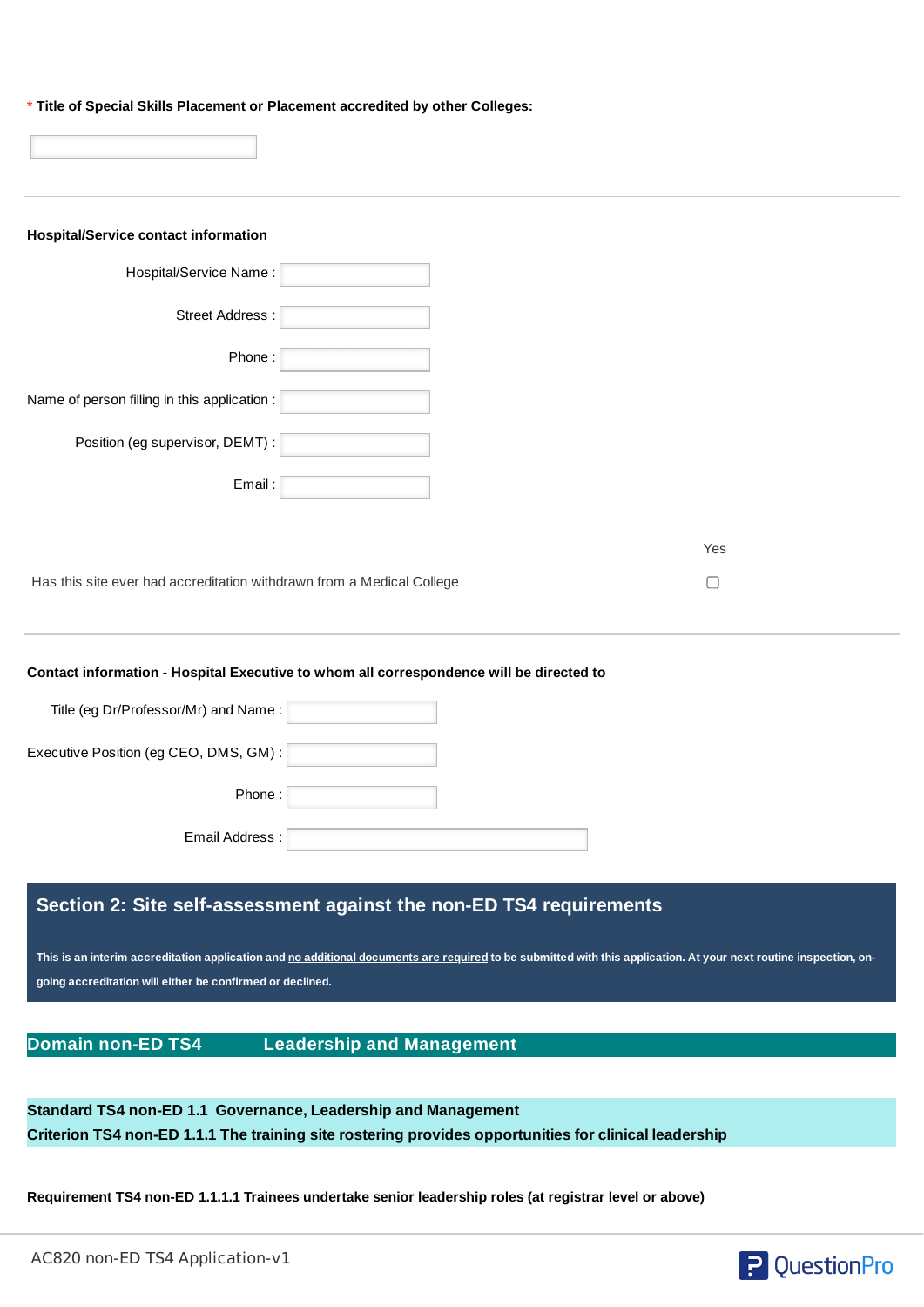### **Please provide a description of how your site meets this requirement:**

| Demonstrated by the following below (Please select all that are applicable) |  |  |
|-----------------------------------------------------------------------------|--|--|
|                                                                             |  |  |

### **Each Training Stage Four trainee will:**

|                                                                                                                                                                   | Please select                                     |                                                      |  |  |
|-------------------------------------------------------------------------------------------------------------------------------------------------------------------|---------------------------------------------------|------------------------------------------------------|--|--|
| Lead ward rounds                                                                                                                                                  |                                                   |                                                      |  |  |
| Lead team                                                                                                                                                         |                                                   |                                                      |  |  |
|                                                                                                                                                                   | yes, there is a<br>FACEM as the<br>second on-call | yes, there is a<br>documented<br>escalation strategy |  |  |
| be offered the opportunity to participate on the on-call roster by agreement (optional), and,                                                                     |                                                   |                                                      |  |  |
|                                                                                                                                                                   |                                                   | <b>Please Select</b>                                 |  |  |
| independently lead an outpatient clinic                                                                                                                           |                                                   |                                                      |  |  |
| involved with creation of tailored management plans for complex and/or vulnerable patients                                                                        |                                                   |                                                      |  |  |
| trainees have opportunities to lead discussions with patients and their family/whanau and/or carers regarding medical<br>decisions and goals for end-of-life care |                                                   |                                                      |  |  |
| facilitate resolution of conflict involving junior staff                                                                                                          |                                                   |                                                      |  |  |

#### **Non-ED TS4 1.1.1.1**

Assessments that are undertaken to determine whether the learning objectives have been successfully met by the trainee:

# **Standard TS4 non-ED 2.1 Scholarship and Teaching Criterion TS4 non-ED 2.1.1 The training site provides opportunities for TS4 trainees to teach junior clinicians and other members of the health care team as relevant to discipline 1**

Requirement TS4 non-ED 2.1.1.1: Trainees deliver some formal education sessions and have the responsibility to supervise and **teach:**

- **junior clinicians 1**
- **other members of the health care team**
- **formal sessions in protected teaching time**

 $^{\rm 1}$ Junior clinicians includes JMOs, interns, junior registrars, EMC/D/AD trainees, TS1-2 trainees but excludes medical students **Please provide a description of how your site meets this requirement:**

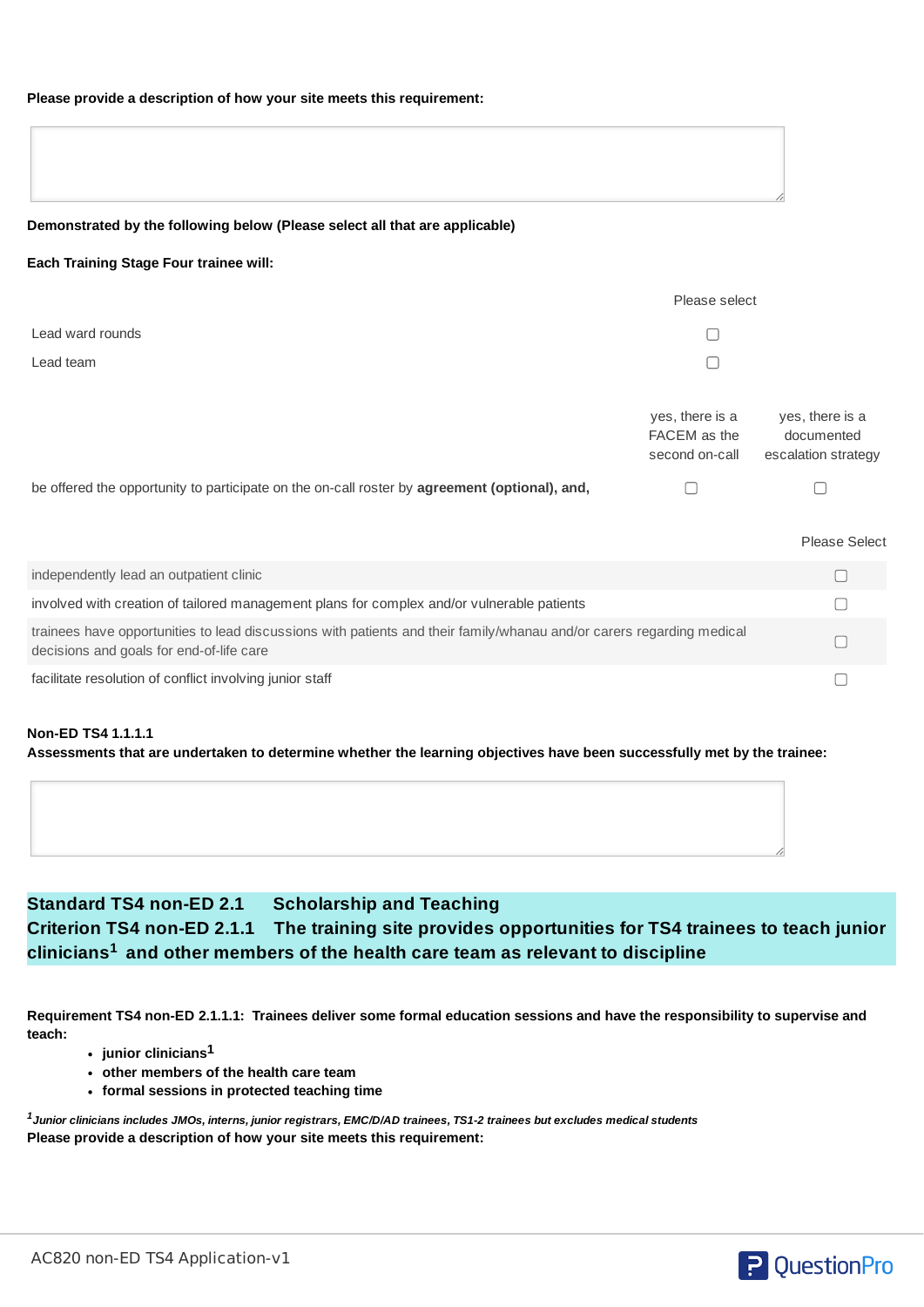#### **Demonstrated by the following below (Please select all that are applicable).**

#### **Each Training Stage Four Trainee will:**

|                                                                                                  | Interns and Nursing in-<br>Residents | Service | Hospital-<br>wide<br>teaching | <b>SIM</b> | Primary<br>Examination | Grand<br>rounds | Cultural<br>safety<br>Teaching | Other |
|--------------------------------------------------------------------------------------------------|--------------------------------------|---------|-------------------------------|------------|------------------------|-----------------|--------------------------------|-------|
| regularly participate in teaching                                                                |                                      |         |                               |            | $\Box$                 |                 |                                |       |
|                                                                                                  |                                      |         |                               |            |                        |                 | <b>Please Select</b>           |       |
| have opportunities to provide workplace-based assessments to junior doctors to junior clinicians |                                      |         |                               |            |                        |                 |                                |       |
| deliver constructive feedback to junior medical staff and peers                                  |                                      |         |                               |            |                        |                 |                                |       |
| allocated regular CST for teaching activities                                                    |                                      |         |                               |            |                        |                 |                                |       |
| teach procedural skills                                                                          |                                      |         |                               |            |                        |                 |                                |       |
| lead equipment orientation for junior clinicians                                                 |                                      |         |                               |            |                        |                 |                                |       |
|                                                                                                  |                                      |         |                               |            |                        |                 |                                |       |

## **Non-ED TS4 2.1.1.1** Assessments that are undertaken to determine whether the learning objectives have been successfully met by the trainee

# **Standard TS4 non-ED 3.1 Quality Management Criterion TS4 non-ED 3.1.1 Trainees are involved in quality improvement activities**

Requirement TS4 non-ED 3.1.1.1: Trainees actively participate in QI and QA activities with opportunities to lead (with consultant **support)**

**Please provide a description on how your site meets this requirement:**

**Demonstrated by the following below (Please select all that are applicable)**

**Each Stage Four Trainee will:**

Please select